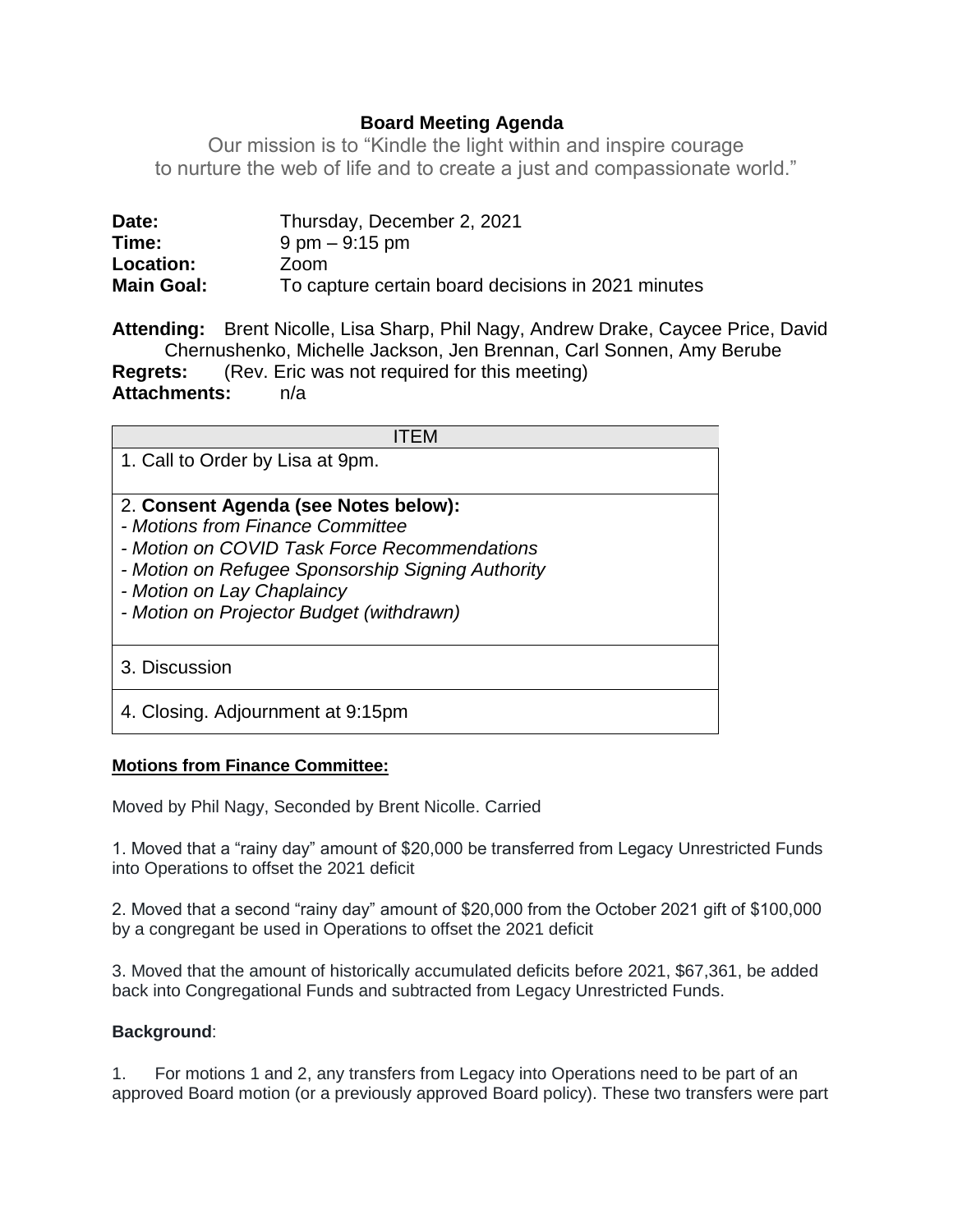of our 2021 Projection presented at the FCM, but Michelle and the Auditors need an explicit motion in our Board minutes for 2021.

2. For motion 2, the donor is aware of and agreed in writing with the allocation of this gift. As a reminder, the full allocation is: 20K toward Operations deficit in 2021, 20K toward Operations deficit in 2022, 20K to Property Renewal Fund (eg roof) as per congregational policy for large gifts, and 40K to long-term investments for future use by the Congregation.

3. Motion 3 is more complicated, and attempting to clear a long-standing source of confusion. For example in September, Michelle presented to the Board (then later to the Congregation) actual and projected values of -67,361.18 in an "Operational Fund" under the category "Congregational Funds".

4. Motion 3 was withdrawn from the agenda prior to the meeting (due to its complexity), then added back during the meeting (upon discussion), voted upon and passed.

# **Motion from COVID Task Force:**

Moved that the Board accept the Recommendations of the COVID Task Force of November 25<sup>th</sup> provided below.

(Moved by Brent, Seconded by Amy. Carried.)

1. Gradual restoration of "normal" Sunday services activities coming soon:

- Orders of Service
- Caring Card table
- Child toys/fidgets available from Welcome Table
- Greeters can remove alternate-row ribboning if need arises
- Collection baskets to be in hands of Greeters at top of two main rows upon exit

2. Small groups in close proximity (for cards/board games) are allowed for church-associated activities (not renters), at 50% room capacity. Participants should have masks on, be vaccinated and be registered. Food/drink is not allowed in the same room as any "close proximity" event; if food/drink is intended as part of the event, it should be in a separate room and conform to FirstU rules for food/drink events (seated and 6-foot distanced).

## **Background**

A games night was already planned for Sunday November 28, but needed Board email approval to proceed.

## **Motion on Refugee Sponsorship Signing Authority**

Moved that Eva Berringer be given signing authority for the purposes of the government application forms for refugee sponsorship for Fouzyeh Al Ibrahiem and Ali Almasalmeh and his family.

Moved by Phil Nagy, Seconded by Brent. Carried.

#### **Background**

1) This is now a sponsorship submitted by CUC, not by Or-H as the board had previously understood in September. The CUC has a Sponsorship Agreement Holder (SAH) with capacity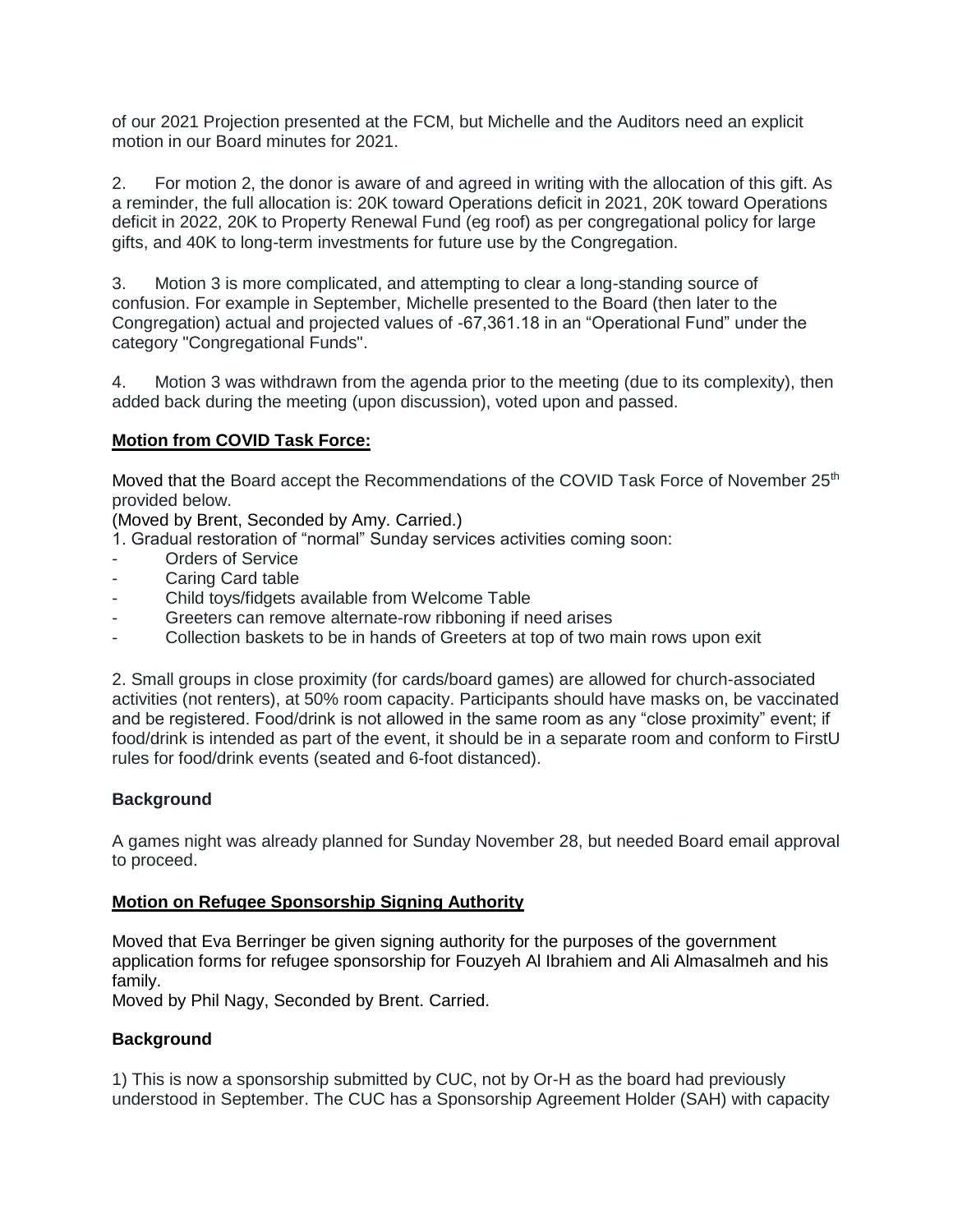for this application, and we are a Constituent Group with the CUC. It is not presently clear what role Or-H can/will play on this application. The paperwork requirements and the timing-of-thefunding requirements are slightly different for a SAH application, so the previous Getu application is not completely applicable.

2) It makes sense to have a single FirstU point of contact, and to give this person responsibility to represent FirstU, with CUC and Immigration for this application process. (For clarity, this is different from signing authority on bank accounts.)

## **Motion on Lay Chaplaincy**

Moved that the Board endorse the recommendation of the Lay Chaplaincy Team for Guy Belleperche as a lay chaplain, and that a motion for members to affirm this appointment be included at the next Congregational meeting.

Moved by Brent, Seconded by Lisa. Carried.

## **Background**:

From <https://cuc.ca/congregations-leaders/lay-chaplaincy/resources-for-congregations/>

- **Select a candidate.** The Lay Chaplaincy Committee selects one or more successful applicants and recommends them to the congregation's Board of Trustees. Once the Board has endorsed them, their candidacy can be affirmed at the next suitable congregational meeting.
- **Obtain the congregation's affirmation.** Lay chaplains are representatives of their congregation, and as such they must be affirmed by the membership. The congregation should vote to affirm and appoint the candidate as a lay chaplain at a meeting called for the purpose, or at the congregation's regular annual general meeting.

Bob Armstrong (chair of Lay Chaplaincy Team) will put the motion forward to the congregation (see below) at the next Congregational meeting. That meeting may occur in January before our next regularly scheduled Board meeting.

## From Bob Armstrong:

"This has come up because one of our lay chaplains has become too busy with her day job to be fully available for taking on rituals. So, I would like to proceed as soon as can be arranged. The motion should only take 5 minutes or less - it's not controversial. So, maybe, it could be fit into the special congregational meeting coming up. If not, I'll try to get the national committee to agree to a variation in their process for new lay chaplains."

## **Associated Motion for Next Congregational Meeting:**

Whereas:

- The Ottawa Lay Chaplaincy Committee believes we would benefit from another Unitarian-Universalist lay chaplain and
- In a recruitment process last year, Guy Belleperche was interviewed and unanimously selected as a very strong candidate and
- Guy had indicated his willingness to take on this role,

it is moved by Bob Armstrong and seconded by Alex Campbell that Guy Belleperche be appointed as a lay chaplain of FirstU.